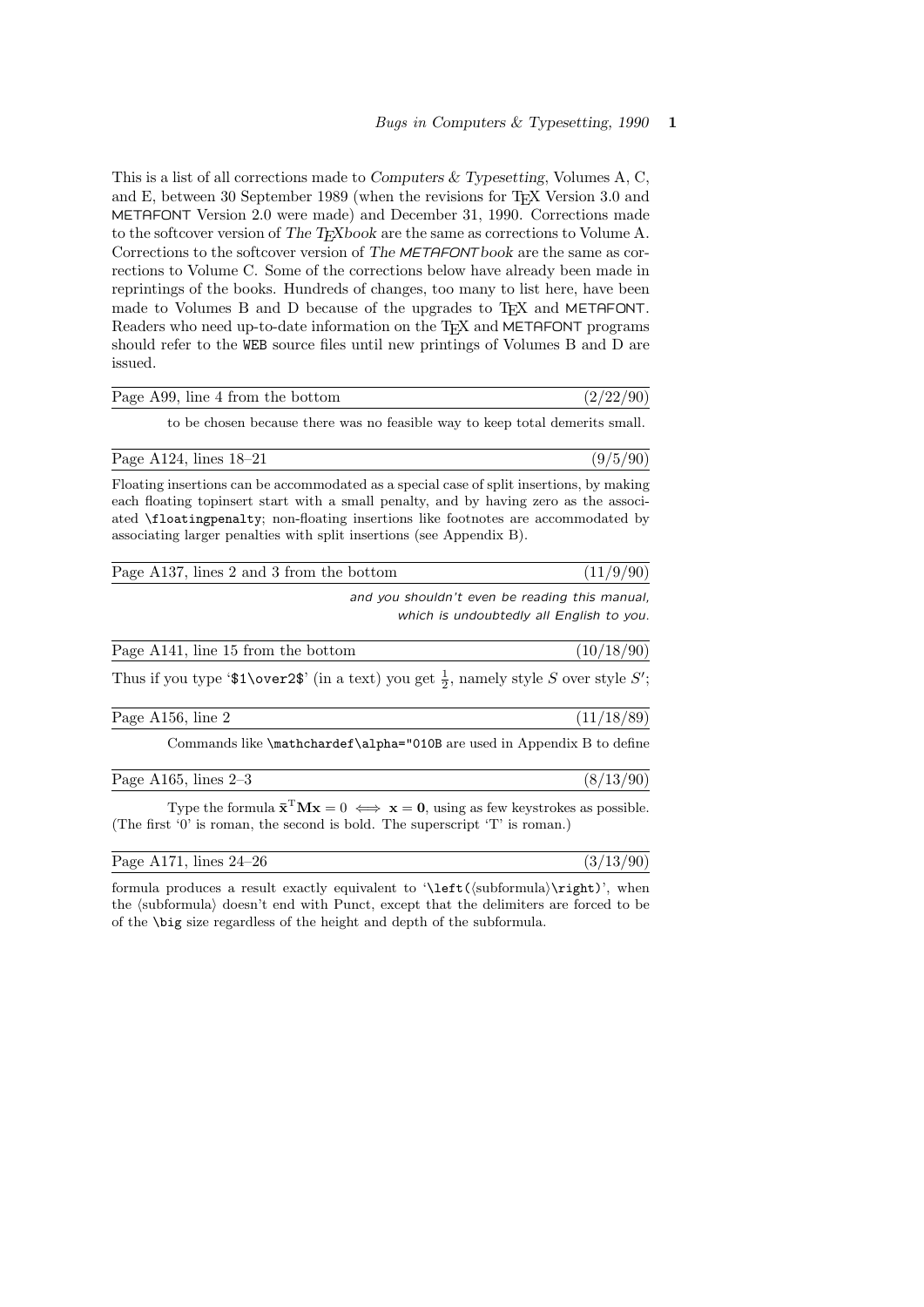## 2 Bugs in Computers & Typesetting, 1990

|                                          | Page A193, lines $16-18$                                                                                                                                                                                                       | (12/2/89) |
|------------------------------------------|--------------------------------------------------------------------------------------------------------------------------------------------------------------------------------------------------------------------------------|-----------|
|                                          | line if you insert '\noalign{\break}' after the \cr for that line. You can prohibit<br>all breaks in an <b>\eqalignno</b> if you set <b>\interdisplaylinepenalty=10000</b> ; or you can<br>enclose the whole works in a \vbox: |           |
|                                          | Page A233, bottom 9 lines, and top three on next page                                                                                                                                                                          | (12/2/89) |
| $\left\langle \diamondsuit\right\rangle$ | The $\forall$ macro in Appendix B works by putting the $\langle \text{text} \rangle$ for each column<br>that's followed by <b>&amp;</b> into an hbox as follows:                                                               |           |
|                                          | $\hbar$ ox to $\{\text{column width}\}$ $\text{text}\$                                                                                                                                                                         |           |

The \hss means that the text is normally flush left, and that it can extend to the right of its box. Since \hfill is "more infinite" than \hss in its ability to stretch, it has the effect of right-justifying or centering as stated above. Note that \hfill doesn't shrink, but \hss does; if the text doesn't fit in its column, it will stick out at the right. You could cancel the shrinkability of \hss by adding \hfilneg; then an oversize text would produce an overfull box. You could also center some text by putting '\hss' before it and just '&' after it; in that case the text would be allowed to extend to the left and right of its column. The last column of a  $\setminus\mathsf{F}$  line (i.e., the column entry that is followed by  $\setminus\mathsf{cr}$ ) is treated differently: The  $\langle \text{text} \rangle$  is simply put into an hbox with its natural width.

| (10/5/89)<br>Page A254, line 5 from the bottom |
|------------------------------------------------|
|------------------------------------------------|

\vsize hasn't changed, and if all insertions have been held in place, the same page break

## Page A286, lines 30–32 (3/13/90)

reading and expanding this  $\overline{par}$  token, TEX will see the (vertical command) token again. (The current meaning of the control sequence  $\parrow$  par will be used; par might no longer stand for T<sub>E</sub>X's \par primitive.)

| Page A290, lines $12-13$ |  |  |
|--------------------------|--|--|
|--------------------------|--|--|

simply a single Ord atom without subscripts or superscripts, or an Acc whose nucleus is an Ord, the enclosing braces are effectively removed.

| Page<br>$\overline{1}$<br>A 31<br>une.<br>$\cdots$<br>110111 | - |
|--------------------------------------------------------------|---|
|                                                              |   |

\pretolerance=9999 \tolerance=9999 \parindent=0pt

| Page A321, lines $16-17$ |  |
|--------------------------|--|
|                          |  |

18.6.  $\bf x^{\rm T}Mx=\{\rm0\}\iff x=0$ . (If you typed a space between \rm and 0, you wasted a keystroke; but don't feel guilty about it.)

Page A340, nonblank line  $11$  (3/13/90)

 $(3/24/90)$ 

\topglue 1in % This makes an inch of blank space (1in=2.54cm).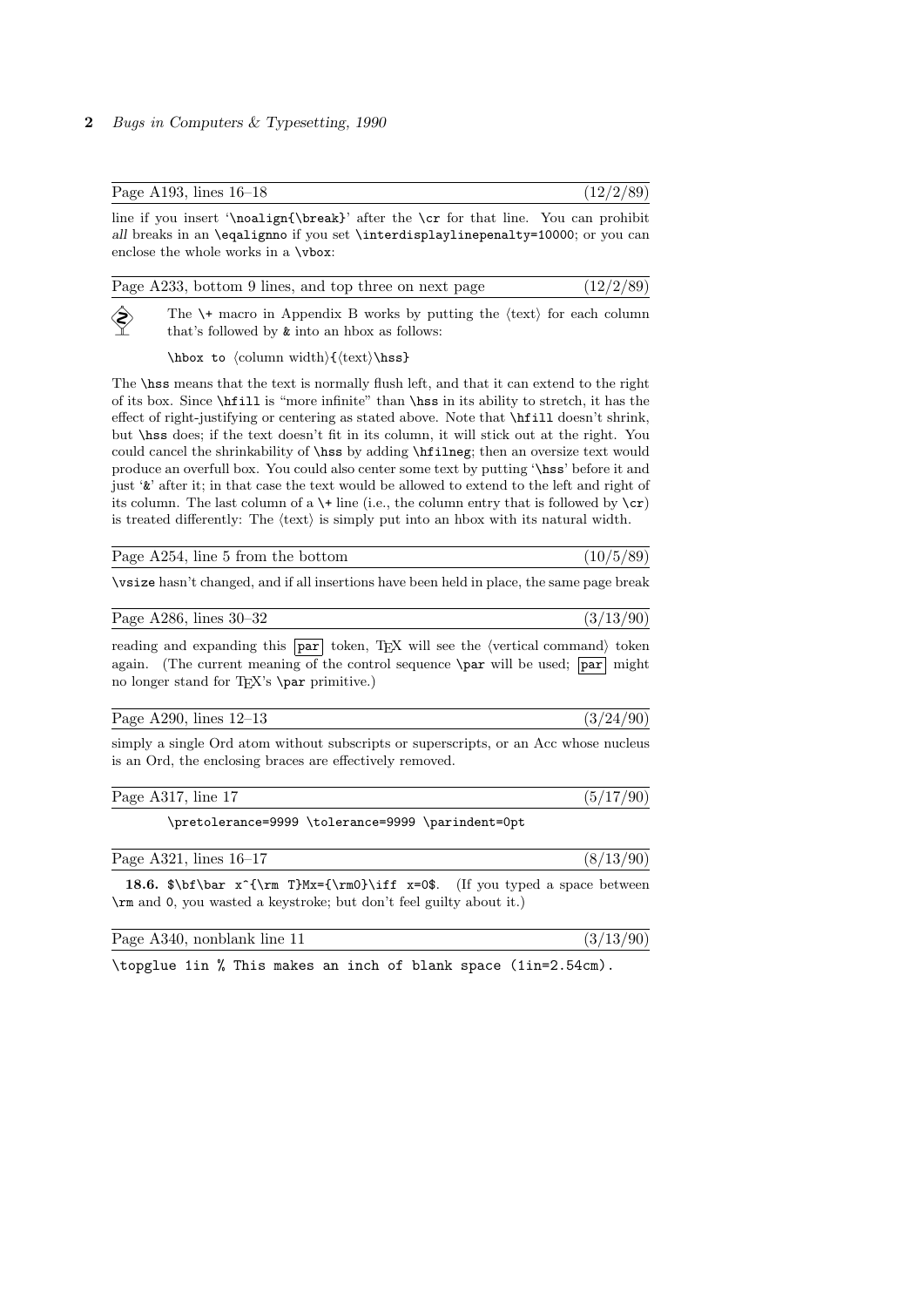| \topglue but not \hglue. It does not illustrate \raggedright setting of para-                                                                                                                                                                                                                               |            |
|-------------------------------------------------------------------------------------------------------------------------------------------------------------------------------------------------------------------------------------------------------------------------------------------------------------|------------|
| Page A346, lines $20-21$                                                                                                                                                                                                                                                                                    | (12/3/89)  |
| streams used by <b>\read</b> and <b>\write</b> , to math families used by <b>\fam</b> , to sets of hyphen-<br>ation rules used by <b>\language</b> , and to insertions (which require <b>\box, \count, \dimen</b> ,<br>and $\skip$ registers all having the same number).                                   |            |
| Page A346, line 20 from the bottom                                                                                                                                                                                                                                                                          | (12/3/89)  |
| manent value. These macros use registers \count10 through \count20 to hold the                                                                                                                                                                                                                              |            |
| Page $A346$ , lines $8-13$ from the bottom                                                                                                                                                                                                                                                                  | (12/3/89)  |
| number was allocated. The inside story of how allocation is actually performed should<br>be irrelevant when the allocation macros are used at a higher level; you mustn't assume<br>that plain tex really does allocation in any particular way.                                                            |            |
| \count10=22 % this counter allocates \count registers 23, 24, 25,                                                                                                                                                                                                                                           |            |
| Page A347, lines $2-5$                                                                                                                                                                                                                                                                                      | (12/3/89)  |
| \count19=0 % this counter allocates language codes 1, 2, 3,<br>\count20=255 % this counter allocates insertions 254, 253, 252,<br>\countdef\insc@unt=20 % nickname for the insertion counter<br>\countdef\allocationnumber=21 % the most recent allocation<br>\countdef\m@ne=22 \m@ne=-1 % a handy constant |            |
| Page A347, new line after former line 17                                                                                                                                                                                                                                                                    | (12/3/89)  |
| \outer\def\newlanguage{\alloc@9\language\chardef\@cclvi}                                                                                                                                                                                                                                                    |            |
| Page A352, new line before line 6 from the bottom                                                                                                                                                                                                                                                           | (3/13/90)  |
| \def\topglue{\nointerlineskip \vglue-\topskip \vglue} % for top of page                                                                                                                                                                                                                                     |            |
| Page A355, line 8 from the bottom                                                                                                                                                                                                                                                                           | (12/3/89)  |
| \noindent{\bf#1.\enspace}{\sl#2\par}%                                                                                                                                                                                                                                                                       |            |
| Page A363, lines 8–9 from the bottom                                                                                                                                                                                                                                                                        | (12/8/89)  |
| \if@mid \dimen@=\ht0 \advance\dimen@ by\dp\z@ \advance\dimen@ by12\p@<br>\advance\dimen@ by\pagetotal \advance\dimen@ by-\pageshrink                                                                                                                                                                        |            |
| Page A375, line 27                                                                                                                                                                                                                                                                                          | (10/30/89) |

Page A342, line 6 (3/13/90)

depending on whether or not \t contains an asterisk. (Do you see why?) And here's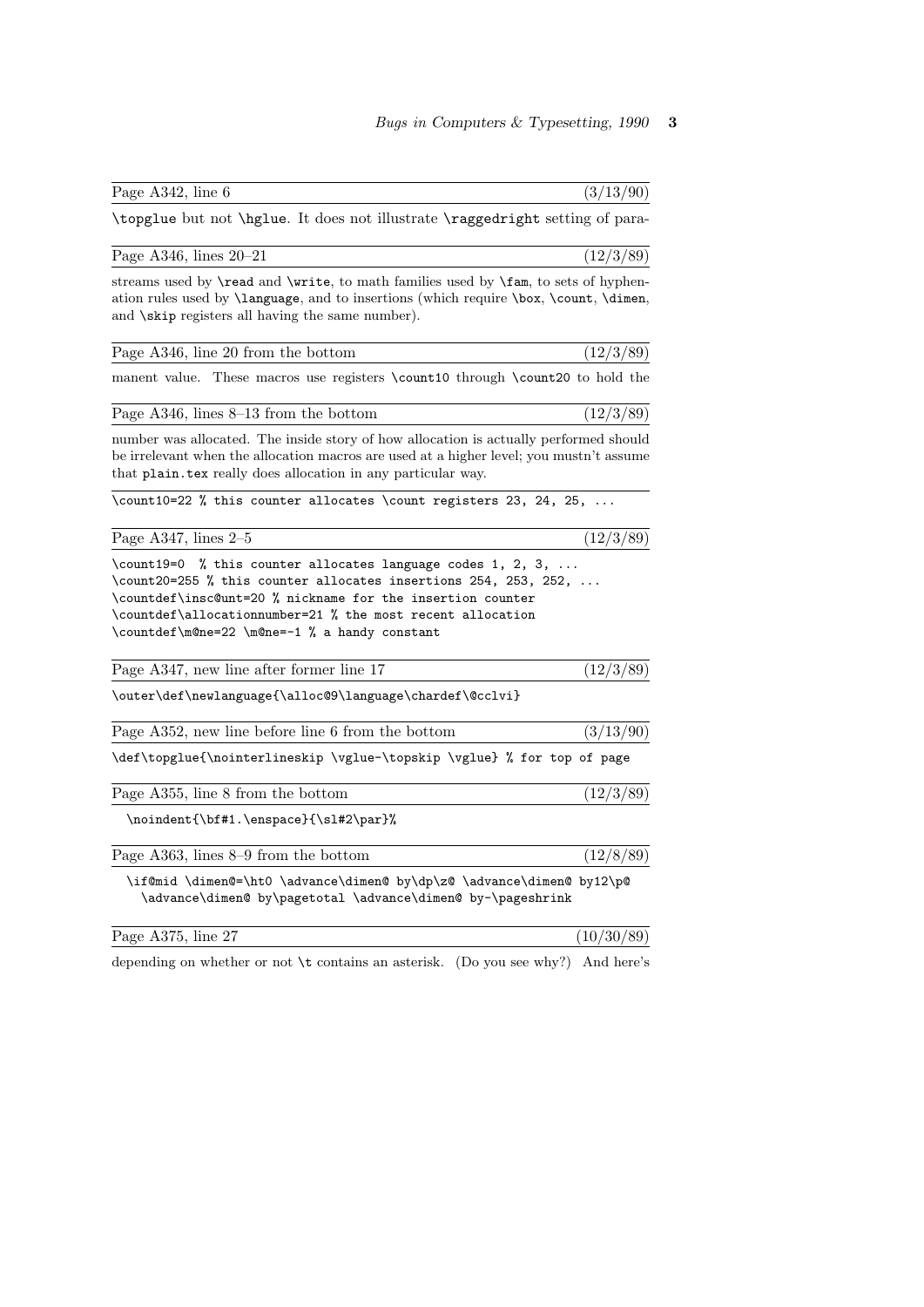## 4 Bugs in Computers & Typesetting, 1990

| Page A393, lines $3-5$ from the bottom                                                                                                                                                                                                                                                                                                                                                                                                                                                                                                                                                                                                                                                                                                             | (12/3/89)  |
|----------------------------------------------------------------------------------------------------------------------------------------------------------------------------------------------------------------------------------------------------------------------------------------------------------------------------------------------------------------------------------------------------------------------------------------------------------------------------------------------------------------------------------------------------------------------------------------------------------------------------------------------------------------------------------------------------------------------------------------------------|------------|
| \hskip-.17em plus-3em minus.11em<br>\vadjust{}\penalty10000<br>\leaders\copy\dbox\hskip3.3\wd\dbox plus1fil minus.3\wd\dbox                                                                                                                                                                                                                                                                                                                                                                                                                                                                                                                                                                                                                        |            |
| Page A444, line 4                                                                                                                                                                                                                                                                                                                                                                                                                                                                                                                                                                                                                                                                                                                                  | (3/13/90)  |
| Shift box x down by $\frac{1}{2}(h(x)-d(x)) - a$ , where $a = \sigma_{22}$ , so that the operator character                                                                                                                                                                                                                                                                                                                                                                                                                                                                                                                                                                                                                                        |            |
| Page A450, line 8                                                                                                                                                                                                                                                                                                                                                                                                                                                                                                                                                                                                                                                                                                                                  | (12/3/89)  |
| $_0$ h $_0$ e $_0$ n $_5$ a $_0$ t $_0$ $_1$ n $_0$ a $_0$ $_0$ n $_2$ a $_0$ t $_0$ $_1$ t $_0$ i $_0$ o $_0$ $_2$ i $_0$ o $_0$ $_0$ o $_2$ n $_0$                                                                                                                                                                                                                                                                                                                                                                                                                                                                                                                                                                                               |            |
| Page A450, line 14                                                                                                                                                                                                                                                                                                                                                                                                                                                                                                                                                                                                                                                                                                                                 | (12/3/89)  |
| $.0h_0y_3p_0h_0e_2n_5a_4t_2i_0o_2n_0.$                                                                                                                                                                                                                                                                                                                                                                                                                                                                                                                                                                                                                                                                                                             |            |
| Page A450, lines 19 and 20                                                                                                                                                                                                                                                                                                                                                                                                                                                                                                                                                                                                                                                                                                                         | (12/3/89)  |
| $_{0}$ 02n <sub>0</sub> $_{0}$ 00n <sub>1</sub> c <sub>0</sub> $_{1}$ c $_{0}$ a <sub>0</sub> $_{1}$ n $_{0}$ a <sub>0</sub> $_{0}$ n <sub>2</sub> a $_{0}$ t $_{0}$ $_{1}$ t $_{0}$ i $_{0}$ o <sub>0</sub> $_{2}$ i $_{0}$ o <sub>0</sub> $_{0}$ o <sub>2</sub> n <sub>0</sub>                                                                                                                                                                                                                                                                                                                                                                                                                                                                   |            |
| and this yields $^{\circ}$ <sub>0</sub> $^{\circ}$ <sub>0</sub> $^{\circ}$ <sub>2</sub> $^{\circ}$ <sub>1</sub> $^{\circ}$ <sub>0</sub> $^{\circ}$ <sub>0</sub> $^{\circ}$ <sub>1</sub> $^{\circ}$ <sub>2</sub> $^{\circ}$ <sub>1</sub> $^{\circ}$ <sub>2</sub> $^{\circ}$ <sub>10</sub> $^{\circ}$ <sub>2</sub> <sup>1</sup> <sub>0</sub> <sup><math>^{\circ}</math></sup> <sub>2</sub> <sup>1</sup> <sub>0</sub> <sup><math>^{\circ}</math></sup> <sub>2</sub> <sup>1</sup> <sub>0</sub> <sup><math>^{\circ}</math></sup> <sub>2</sub> <sup>1</sup> <sub>0</sub> <sup><math>^{\circ}</math></sup> <sub>2</sub> <sup>1</sup> <sub>0</sub> <sup><math>^{\circ}</math></sup> <sub>2</sub> <sup>1</sup> <sub>0</sub> <sup><math>^{\circ</math></sup> |            |
| Page A455, last lines before the quotes                                                                                                                                                                                                                                                                                                                                                                                                                                                                                                                                                                                                                                                                                                            | (11/30/89) |
| sit yourself (even in restricted horizontal mode) by saying \setlanguage(number);<br>this changes the current language but it does not change <b>\language</b> . Each what-<br>sit records the current \lefthyphenmin and \righthyphenmin.                                                                                                                                                                                                                                                                                                                                                                                                                                                                                                         |            |
| Page A467, right column                                                                                                                                                                                                                                                                                                                                                                                                                                                                                                                                                                                                                                                                                                                            | (12/3/89)  |
| *\hfilneg, $72$ , $100$ , $233$ , $283$ , $285$ , $290$ , $397$ .                                                                                                                                                                                                                                                                                                                                                                                                                                                                                                                                                                                                                                                                                  |            |
| Page A468, right column                                                                                                                                                                                                                                                                                                                                                                                                                                                                                                                                                                                                                                                                                                                            | (12/2/89)  |
| \interdisplaylinepenalty, 193, 349, 362.                                                                                                                                                                                                                                                                                                                                                                                                                                                                                                                                                                                                                                                                                                           |            |
| Page A469, left column                                                                                                                                                                                                                                                                                                                                                                                                                                                                                                                                                                                                                                                                                                                             | (12/3/89)  |
| *\language (hyphenation method), 273, 346, $455$ .                                                                                                                                                                                                                                                                                                                                                                                                                                                                                                                                                                                                                                                                                                 |            |
| Page A469, right column                                                                                                                                                                                                                                                                                                                                                                                                                                                                                                                                                                                                                                                                                                                            | (10/30/89) |
| *\lefthyphenmin, 273, 364, $454$ , 455.                                                                                                                                                                                                                                                                                                                                                                                                                                                                                                                                                                                                                                                                                                            |            |
| Page A472, left column                                                                                                                                                                                                                                                                                                                                                                                                                                                                                                                                                                                                                                                                                                                             | (12/3/89)  |
| $\neq$ language, 346, 347.                                                                                                                                                                                                                                                                                                                                                                                                                                                                                                                                                                                                                                                                                                                         |            |
| Page A476, left column                                                                                                                                                                                                                                                                                                                                                                                                                                                                                                                                                                                                                                                                                                                             | (10/30/89) |
| *\righthyphenmin, 273, 364, $454$ , 455.                                                                                                                                                                                                                                                                                                                                                                                                                                                                                                                                                                                                                                                                                                           |            |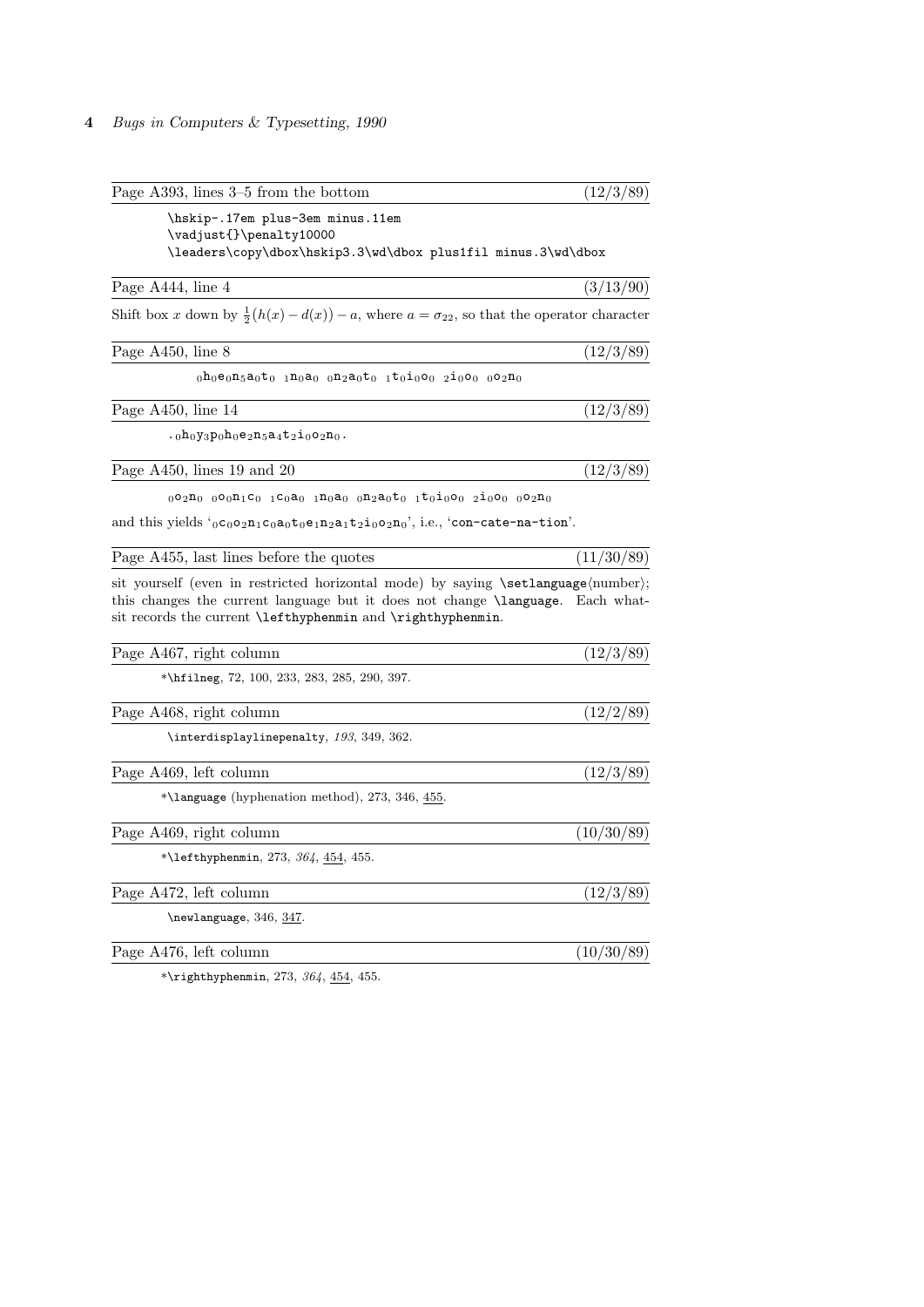| Page A479, new entry                                                                                                                                                                                                                                                                                                       | (3/13/90)                       |
|----------------------------------------------------------------------------------------------------------------------------------------------------------------------------------------------------------------------------------------------------------------------------------------------------------------------------|---------------------------------|
| \topglue, $340, 352$ .                                                                                                                                                                                                                                                                                                     |                                 |
| Page A480, right column                                                                                                                                                                                                                                                                                                    | (3/13/90)                       |
| \vglue, 352, 408.                                                                                                                                                                                                                                                                                                          |                                 |
| Page A483, the Providence lines                                                                                                                                                                                                                                                                                            | (10/8/89)                       |
| Change the first one to                                                                                                                                                                                                                                                                                                    |                                 |
| Providence RI 02940\kern.05em-9506, USA.                                                                                                                                                                                                                                                                                   |                                 |
| Then the second one will be                                                                                                                                                                                                                                                                                                |                                 |
| Providence RI 02940-9506, USA.                                                                                                                                                                                                                                                                                             |                                 |
| The second line will also appear on page C361.                                                                                                                                                                                                                                                                             |                                 |
| Page C11, replacement for second quotation at bottom of page                                                                                                                                                                                                                                                               | (9/27/90)                       |
| To anyone who has lived in a modern American city (except Boston)<br>at least one of the underlying ideas of Descartes' analytic geometry<br>will seem ridiculously evident. Yet, as remarked,<br>it took mathematicians all of two thousand years<br>- ERIC TEMPLE BELL, Mathematics: Queen and Servant of Science (1951) | to arrive at this simple thing. |
| Page C220, top line                                                                                                                                                                                                                                                                                                        | (3/13/90)                       |
| modes you get into by hitting 'S', 'R', or 'Q', respectively, in response to error messages                                                                                                                                                                                                                                |                                 |
| Page C252, line 16                                                                                                                                                                                                                                                                                                         | (3/13/90)                       |
| for i:=1 upto n_windows: display blankpicture inwindow i; endfor                                                                                                                                                                                                                                                           |                                 |
| Page C262, lines $19-21$                                                                                                                                                                                                                                                                                                   | (11/9/90)                       |
| for commonly occurring idioms. For example, 'stop "hello"' displays 'hello' on the<br>terminal and waits until $\langle$ return $\rangle$ is typed.                                                                                                                                                                        |                                 |
| def upto = step 1 until enddef; def downto = step $-1$ until enddef;                                                                                                                                                                                                                                                       |                                 |
| Page $C264$ , lines $4-6$ from the bottom                                                                                                                                                                                                                                                                                  | (3/24/90)                       |
| vardef counterclockwise primary c =<br>if turningcheck>0:<br>interim autorounding:=0;<br>if turningnumber $c \le 0$ : reverse fi fi $c$ enddef;                                                                                                                                                                            |                                 |
| Page C306, line 6                                                                                                                                                                                                                                                                                                          | (3/13/90)                       |

ligtable "'": "'" =:  $oct''042$ ",  $\frac{1}{2}$  close quotes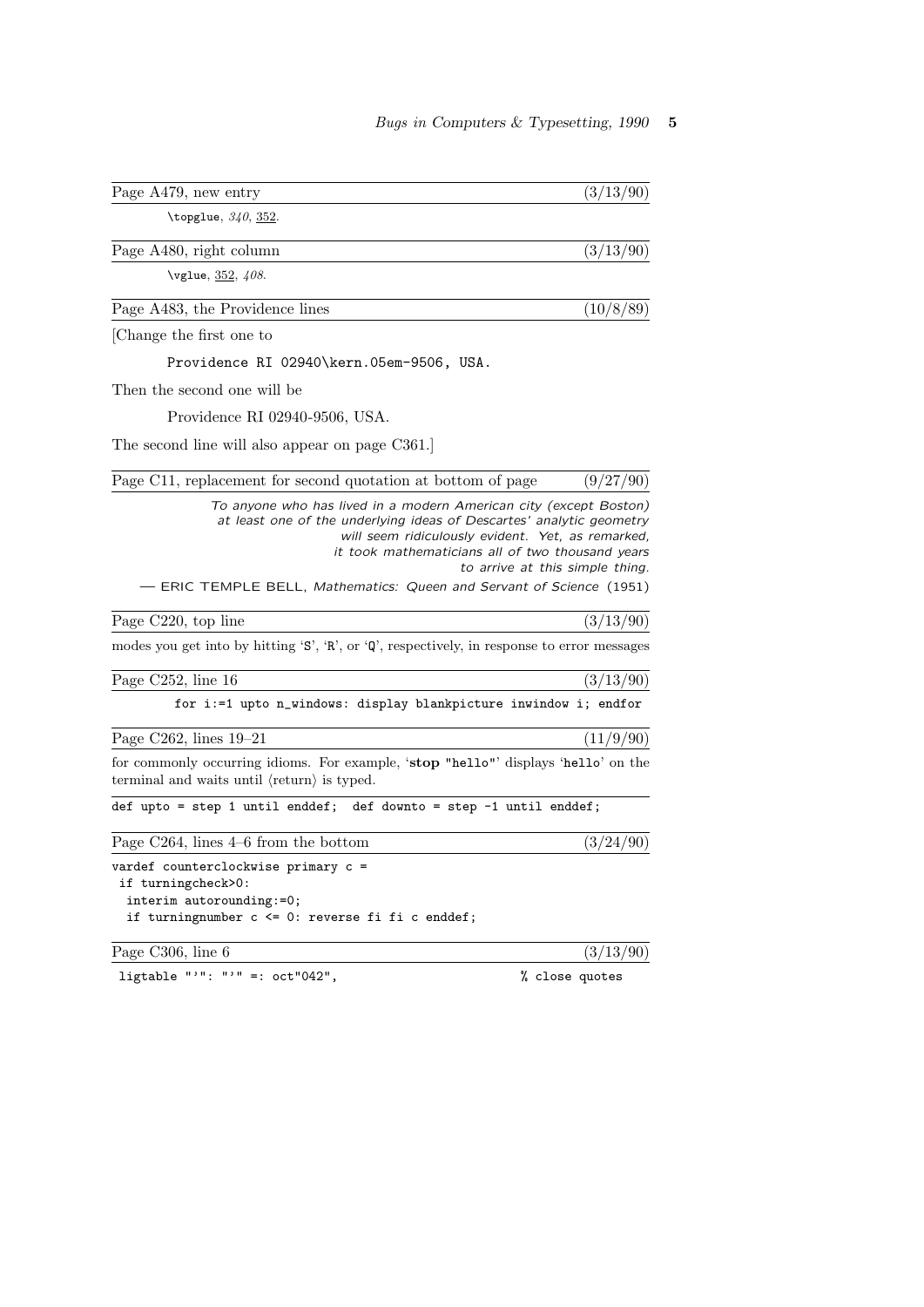## 6 Bugs in Computers & Typesetting, 1990

| Page C309, second line from bottom                                                  | (11/18/89) |
|-------------------------------------------------------------------------------------|------------|
| $define_whole_vertical_blacker_pixels(varir, slab, \cdots);$                        |            |
| Page C315, line 9 from the bottom                                                   | (1/2/90)   |
| units of printer's points):                                                         |            |
| Page C329, line 25                                                                  | (12/29/90) |
| which can be used to specify a nonstandard file area or directory name for the gray |            |
| Page C337, line 4 from the bottom                                                   | (1/7/90)   |
| \def\startfont{\font\testfont=\fontname \spaceskip=0pt                              |            |
| Page C347, left column                                                              | (9/27/90)  |
| Bell, Eric Temple, 11.                                                              |            |
| Page C349, left column                                                              | (9/27/90)  |
| Descartes, René, 6, 11, 19.                                                         |            |
| Page C356, right column                                                             | (9/27/90)  |
| remove the entry for Rex Stout.                                                     |            |
| Page C358, right column                                                             | (9/27/90)  |
| remove the entry for Nero Wolfe.                                                    |            |
| Page Exili, replacement for last four lines                                         | (4/30/90)  |

 $\bullet$  "AMS Euler—A new typeface for mathematics" by Donald E. Knuth and Hermann Zapf, Scholarly Publishing 21 (1989), 131–157. The story of a design project that helps bridge the gulf between mathematics and art.

"Meta-Marks: Preliminary studies for a Pandora's Box of shapes" by Neenie Billawala, Stanford Computer Science report 1259 (Stanford, California, July 1989), 132 pp. Lavishly illustrated studies in parameter variation, leading to the design of a new typeface called Pandora.

| Page E325, line $13$       |                                                                                              | (3/13/90) |
|----------------------------|----------------------------------------------------------------------------------------------|-----------|
| else: $x_3 = x_1 - .5$ fi: | <b>if</b> serifs: $x_{3r} = \max(x_{1r}, \text{hround}(x_1 + .5dot\_diam - .2jut) - .5tiny)$ |           |
| Page E483, line 4          |                                                                                              | (3/13/90) |
|                            | $\%$ Character codes '000-'100 and '133-'177 are generated.                                  |           |